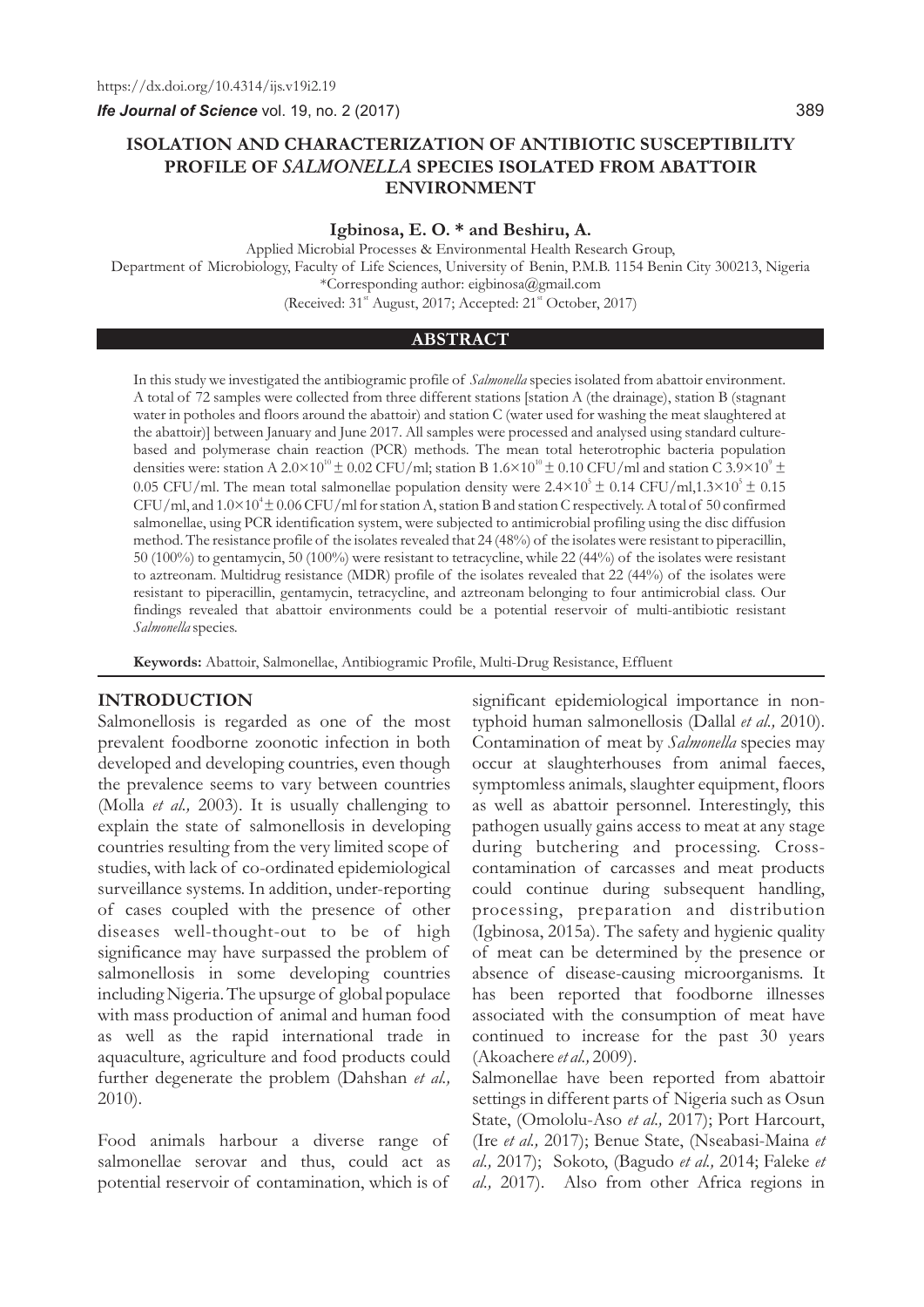Nairobi, Kenya (Nyabundi *et al.,* 2017); Kampala, Uganda (Tinega *et al.,* 2016); Mansoura, Egypt (Sallam *et al.,* 2014) and Modjo and Bishoftu, Ethiopia (Kuma *et al.,* 2017). *Salmonella* are among organisms currently under public health surveillance for antimicrobial resistance (NARMS, 2013). An increasing number of primary sources of salmonellosis are considered to have been linked to food-producing animals as well as contaminated water sources (Kagambèga *et al.,* 2013). Therefore, this study was conducted to isolate, identify and determine the antibiogramic profile of salmonellae from abattoir environment.

## **MATERIALS AND METHOD**

#### *Study area*

The abattoir is situated at Ikpoba slope, located at latitude 6°21′0.5′ longitude 5°38′34.98″ Benin City, Edo State, Nigeria. Ikpoba slope is a community close to the Ikpoba River, a fourth order stream situated within the rainforest belt of Edo State, Southern Nigeria. The River rises from the Ishan Plateau in the Northern part and flowing in South Westerly direction in a steeply incised valley and through sandy areas before passing through Benin City and joining the Ossiomo River.

## *Sample collection*

Seventy two (72) wastewater samples were collected within a six months period (between January and June 2017), from different sampling points/locations at the abattoir [station A (the drainage), station B (stagnant water in potholes and floors around the abattoir) and station C (water used for washing the meat slaughtered at the abattoir)]. All samples were collected using sterile glass container, labelled appropriately and transported to the Applied Microbial Processes & Environmental Health Research Group Laboratory, Department of Microbiology, Faculty of Life Sciences, University of Benin in cold ice pack and analysed within 24 h after collection.

## *Enrichment and isolation procedure*

Serial dilution were carried out where 0.1 ml of each prepared dilutions ( $10^{\circ}$ - $10^{\circ}$ ) for all wastewater samples was spread inoculated into already prepared Nutrient Agar [NA] (Lab M, Lancashire, United Kingdom) plates in triplicates for heterotrophic bacteria enumeration; while 0.1 ml of each prepared dilutions (10 $\degree$ ) for all wastewater samples was inoculated into sterile xylose lysine deoxycholate (XLD) (Lab M, Lancashire, United Kingdom) Petri dishes in triplicates for salmonellae enumeration. Aliquot of 100 µl each were spread on the respective agar plate and allowed to absorb before incubating at a temperature of 37 °C for 18-24 h. After incubation, discrete colonies were enumerated for total heterotrophic bacteria and salmonellae count. The colour of salmonellae on the XLD agar plate was observed as red with black centres. In addition, an aliquot of 1.0 ml from each of the wastewater samples was inoculated into test tubes containing 9.0 ml of Selenite F-Broth (Lab M, Lancashire, United Kingdom) and incubated for 18-24 h at 37°C. Thereafter, streak plate technique was employed by streaking directly from the overnight culture from Selenite F-Broth into a fresh XLD agar plate and incubated at 37 °C for 18-24 h. Red colonies or red colonies with black centres was sub-cultured onto fresh XLD agar plates for pure culture. Thereafter, distinct colonies were purified repeatedly on nutrient agar plates. Pure isolates were stored on agar slants at 4 °C for further analysis.

## *Phenotypic identification of the Salmonella*

The purified isolates from culture-based technique using XLD agar medium (colonies that appear red, and usually with a black centre) were streaked on nutrient agar plates to obtain pure cultures which were subjected to Gram-staining, oxidase, urease reactions, indole and motility tests. Organisms that appear as oxidase negative, urease negative, indole negative and Gram-negative rods were selected presumptively as Salmonellae (Cheesbrough, 2006)*.*

## *DNA extraction procedure*

The genomic DNA of the presumptive salmonellae isolates was extracted using boiling method. Distinct colonies of purified salmonellae isolates were inoculated into 200 µl of Tryptone Soy Broth (Merck, Darmstadt, Germany) and cultivated overnight at 37 °C. The cells were lysed with heat block (MK200-2, Shanghai, China) at 100 °C for 15 min. The boiled bacterial cells were centrifuged at 14,500 rpm for 10 min using microcentrifuge to separate the cell debris from the supernatant which was then stored at –20 °C and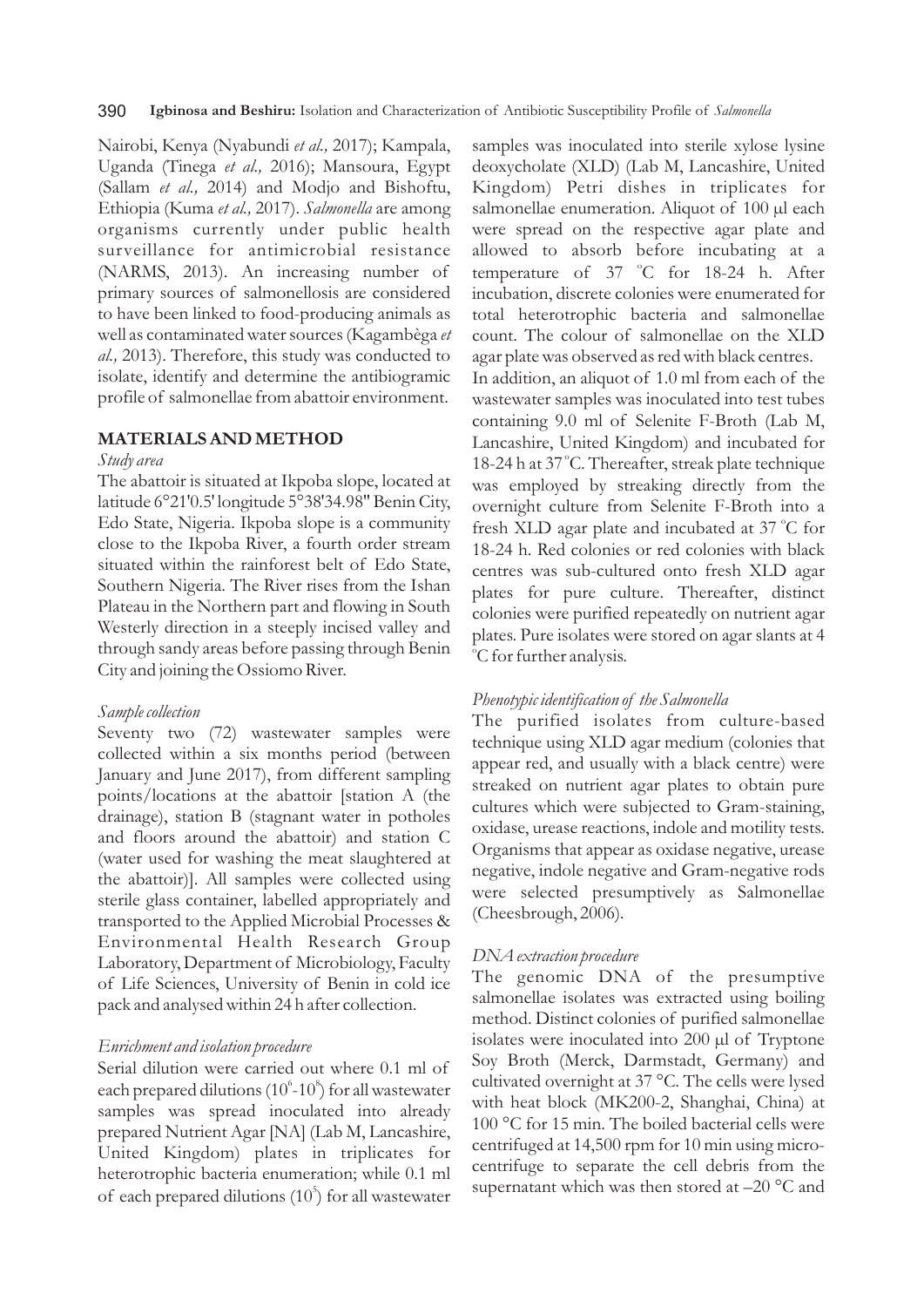used as DNA template.

# *Polymerase chain reaction identification using salmonellae genus-specific primer*

All PCR amplification assay were conducted in a reaction mixture  $(25.0 \text{ µl})$  with master mix  $(12.5 \text{ m})$ μl), forward  $(0.50 \mu l)$  and reverse  $(0.50 \mu l)$  primers, nuclease-free water (2.0 μl) and template DNA (5.0 μl). DNA templates of *Salmonella enterica*  serovar Typhimurium ATCC 14028 was used as a positive control while nuclease-free water as a negative control in each PCR assay. All PCR reactions were carried out using a Peltier-based thermal cycler (BioSeparation System, Shanxi, China). The PCR primer pair [F-5'-TGT TGT GGT TAA TAA CCG CA-3' and R- 5'-CAC AAA TCC ATC TCT GGA-3'] amplicon size of 574 bp, for the salmonellae genus-specific (16S rDNA gene), and PCR reactions were as described by Lin and Tsen (1996). PCR products were electrophoresed using 1.5% agarose gel (Hispanagar, Burgos, Spain) stained with 0.5 mg/L ethidium bromide (Merck, Modderfontein, South Africa) at 100 V for 1 h, in  $1 \times$  TAE buffer and viewed under a UV trans-illuminator (EBOX VX5, Vilber Lourmat, France).

#### *Antibiotic susceptibility testing*

The *Salmonella* isolates that were confirmed using the PCR-based method were subjected to antibiogram characterization. Commercially available antibiotics disc, obtained from Mast diagnostics, Merseyside, United Kingdom, were used to determine the resistance patterns of the isolates against six different antibiotics (1 dose/disc) grouped into six different classes of antibiotics. Antibiotic discs with the following drug contents: piperacillin (100 µg), gentamycin (10 µg), aztreonam (30 µg), imipenem (10 µg), ciprofloxacin (5µg) and tetracycline (30 µg) using the Kirby-Bauer disc-diffusion test, which conforms to the recommended standard of the Clinical and Laboratory Standards Institute (CLSI). These antibiotics were chosen based on the treatment practices for salmonellae in this area and from the literature (Besser *et al.,* 2000). The *Salmonella* were grown for 18 to 24 h on Mueller-Hinton broth (Merck, Darmstadt, Germany), harvested and then suspended in 0.85% normal saline solution adjusted to a 0.5 McFarland turbidity standard, corresponding to 10° CFU/ml. The inoculum was streaked onto plates of Mueller-Hinton agar using a sterile cotton swab and aseptically impregnated with the appropriate antibiotics. The results were recorded after 24 h of incubation at 37 °C. The diameter of the zone of inhibition around each disc was measured and interpreted as resistance (R), intermediate (I) or sensitive (S) in accordance with the recommended standard established by the Clinical Laboratory Standard Institute (2014).

## **RESULTS**

### *Population density of the bacterial isolates*

The mean heterotrophic bacterial count are  $2.0 \times 10^{10} \pm 0.02$  CFU/ml from station A;  $1.6 \times 10^{10}$  $\pm$  0.10 CFU/ml from station B; and 3.9×10<sup>°</sup>  $\pm$ 0.05 CFU/ml from station C. The mean salmonellae count are  $2.4 \times 10^5 \pm 0.14$  CFU/ml from station A;  $1.3 \times 10^5 \pm 0.15$  CFU/ml from station B; and  $1.0 \times 10^4 \pm 0.06$  CFU/ml from station C (Table 1).

| <b>Table 1:</b> Mean of total heterotrophic and salmonellae count recovered from abattoir environment |  |
|-------------------------------------------------------------------------------------------------------|--|
|-------------------------------------------------------------------------------------------------------|--|

| Population density           | <b>Stations</b> | Min<br>(CFU/ml)     | Max<br>(CFU/ml)      | Mean $\pm$ SD (CFU/ml)            |
|------------------------------|-----------------|---------------------|----------------------|-----------------------------------|
| Total heterotrophic bacteria | Station A       | $1.9 \times 10^8$   | $2.6 \times 10^{11}$ | $2.0 \times 10^{10} + 0.02^b$     |
|                              | Station B       | $1.3 \times 10^{7}$ | $2.0 \times 10^{10}$ | $1.6 \times 10^{10} \pm 0.10^{b}$ |
|                              | Station C       | $1.0 \times 10^{6}$ | $4.5 \times 10^{10}$ | $3.9\times10^{9} \pm 0.05^{4}$    |
|                              | <i>p</i> -value |                     |                      | 0.013                             |
| Salmonellae                  | Station A       | $2.1 \times 10^{4}$ | $2.5 \times 10^{6}$  | $2.4 \times 10^5 \pm 0.14^b$      |
|                              | Station B       | $2.1 \times 10^{4}$ | $1.5 \times 10^{5}$  | $1.3\times10^{5} \pm 0.15^{6}$    |
|                              | Station C       | $4.4 \times 10^{3}$ | $1.0 \times 10^{4}$  | $1.0\times10^4 \pm 0.06^4$        |
|                              | $p$ -value      |                     |                      | 0.015                             |

Values are expressed in triplicates of mean  $\pm$  standard deviation. The mean difference are represented with superscript lowercase alphabets across column. Means with significant difference carry different alphabets  $(p<0.05)$ .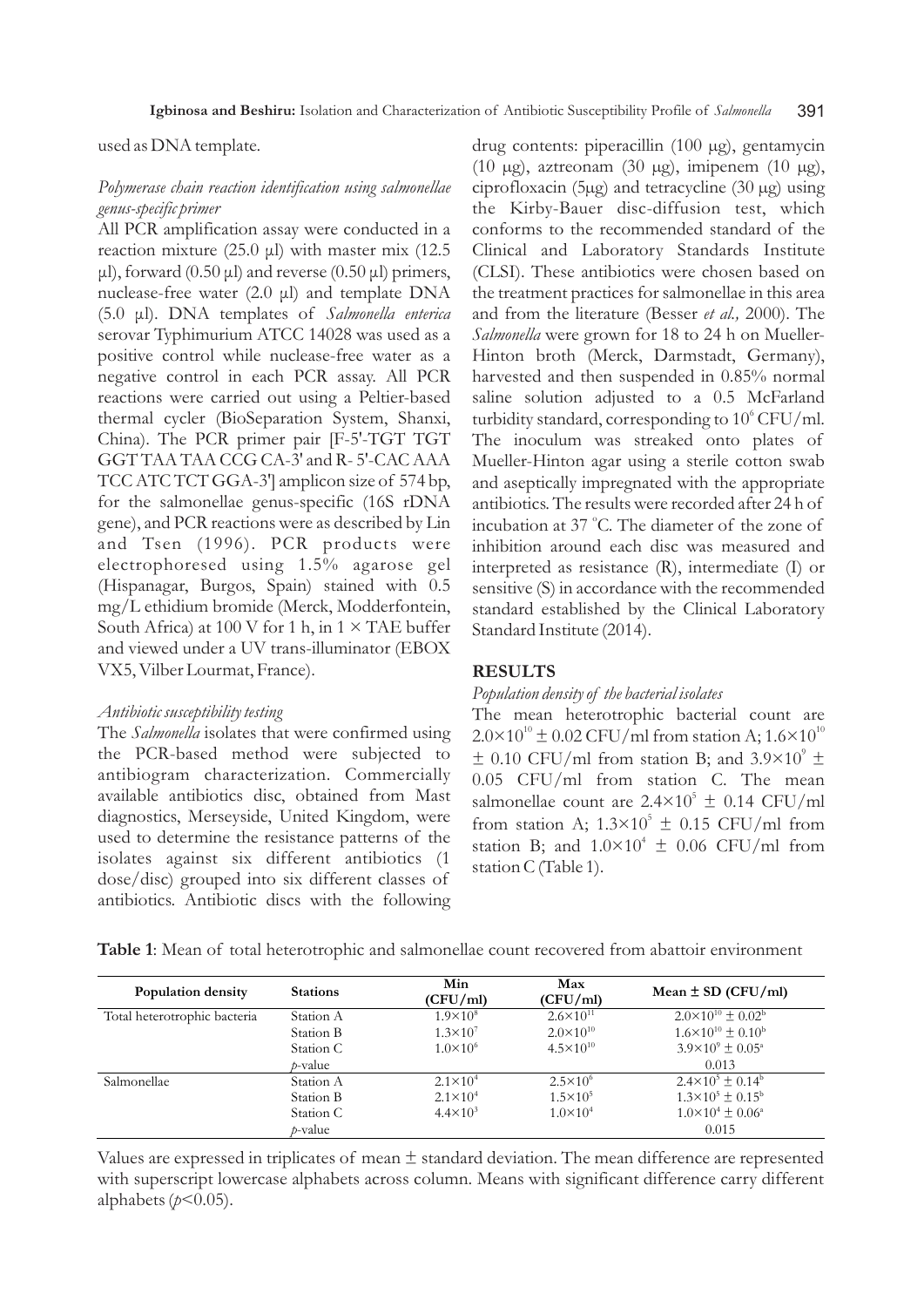#### 392 **Igbinosa and Beshiru:** Isolation and Characterization of Antibiotic Susceptibility Profile of *Salmonella*

A total of 78 isolates of salmonellae were isolated using the culture-based methods. Further classical characterization of the isolates using morphological and biochemical reactions, revealed that 72/78 (92.31%) isolates were presumptively identified as salmonellae and subjected to polymerase chain reaction using salmonellae genus-specific primer, a total of 50/72 (69.44%) salmonellae were confirmed as *Salmonella* species.

## *Resistance profile of the bacterial isolates*

The resistance profile of 50 *Salmonella* species identified from abattoir settings were further phenotypically characterized using six (6) antibiotics which are representatives of six (6) different groups of antimicrobial agents. The resistance profile of the isolates revealed that 24/50 (48%) of the isolates were resistant to piperacillin; 50/50 (100%) were resistant to gentamycin; 50/50 (100%) were resistant to tetracycline; 4/50 (8%) were resistant to imipenem;  $4/50$  (8%) were resistant to ciprofloxacin; 22/50 (44%) of the isolates were resistant to aztreonam (Table 2). The distribution of antibiotics susceptibility profile of the isolates from abattoir showed that 16/18 (88.89%) and 8/16(50%) were resistant to the activity of piperacillin in station A, and station B respectively (Table 3). Also gentamycin and tetracycline were 100% resistant across the sampling stations during the study regimen (Table 3).

**Table 2**: Antimicrobial agents, disc content and zone diameter interpretative standards and resistance profile of *Salmonella* spp. from abattoir environment

| Antibiotics     | Antimicrobial | Disc        | Zone diameter (mm) |                                          |           | Resistant Salmonellae $n=50$ (%) |  |
|-----------------|---------------|-------------|--------------------|------------------------------------------|-----------|----------------------------------|--|
| Group           | Agent         |             |                    | content Resistant Intermediate Sensitive |           |                                  |  |
| Penicillins     | Piperacillin  | $100 \mu$ g | $\leq 17$          | $18 - 20$                                | $\geq$ 21 | 24/50(48)                        |  |
| Aminoglycosides | Gentamycin    | $10 \mu$ g  | $\leq 12$          | $13 - 14$                                | $\geq 15$ | 50/50(100)                       |  |
| Monobactams     | Aztreonam     | $30 \mu g$  | $\leq 17$          | $18 - 20$                                | $\geq 21$ | 22/50(44)                        |  |
| Carbapenems     | Imipenem      | $10 \mu$ g  | $\leq 19$          | $20 - 22$                                | $\geq$ 23 | 4/50(8)                          |  |
| Fluroquinolones | Ciprofloxacin | $5 \mu g$   | $\leq 20$          | $21 - 30$                                | $\geq 31$ | 4/50(8)                          |  |
| Tetracyclines   | Tetracycline  | $30 \mu g$  | $\leq 11$          | $12 - 14$                                | $\geq 15$ | 50/50(100)                       |  |

**Table 3**: Distribution of the resistant profile of *Salmonella* spp. from abattoir environment

| Antimicrobial agents       | <b>Station A</b> | <b>Station B</b> | <b>Station C</b> | $p$ -value |
|----------------------------|------------------|------------------|------------------|------------|
|                            | $n=18$ (%)       | $n=16$ (%)       | $n=16$ (%)       |            |
| Piperacillin $(100 \mu g)$ | 16 (88.89)       | 8(50)            | 0(0)             | 0.142      |
| Gentamycin $(10 \mu g)$    | 18 (100)         | 16(100)          | 16(100)          | 0.041      |
| Aztreonam $(30 \mu g)$     | 10(55.55)        | 6(37.5)          | 6(37.5)          | 0.050      |
| Imipenem $(10 \mu g)$      | 2(22.22)         | 0(0)             | 0(0)             | 0.040      |
| Ciprofloxacin $(5 \mu g)$  | 2(11.11)         | 2(12.5)          | 0(0)             | 0.040      |
| Tetracycline $(30 \mu g)$  | 18 (100)         | 16 (100)         | 16 (100)         | 0.213      |

Multidrug resistance (MDR) profile of the isolates revealed that 24/50 (48%) of the isolates were resistant to  $PTZ^R$ ,  $GEN^R$  and  $TET^R$ ; while 22/50 (44%) of the isolate was resistant to  $PTZ^R$ ,  $GEN^R$ ,  $TET^{\mathbb{R}},$  and  $ATM^{\mathbb{R}}.$  Extensive drug-resistant profile of the *Salmonella* spp. revealed that 50/50 isolates

were resistant to  $GEN^R$  and  $TET^R$  (Table 4). Multiple antibiotic resistant (MAR) index revealed an index that ranged from 0.3 to 1; showing resistance to a minimum of 2 antibiotics and a maximum of 6 antibiotics.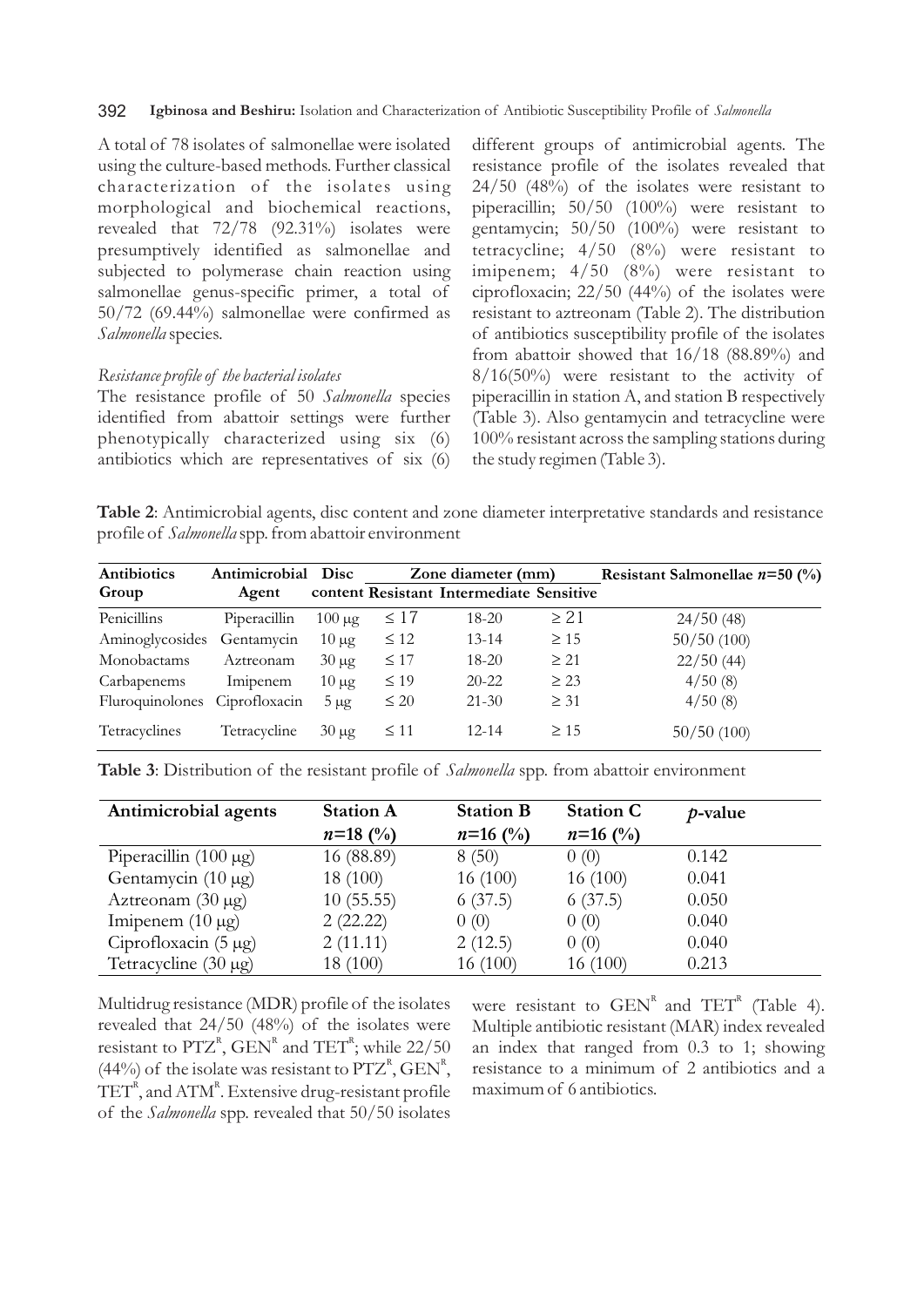**Table 4**: Multidrug-resistant and extensive drug-resistant profile of *Salmonella* spp. isolated from abattoir environment

| Number of<br>antimicrobial group | Number of<br>antibiotics | Resistance phenotype                                            | Number of isolates<br>$n=50$ (%) | Multiple antibiotic<br>resistant (MAR) index |
|----------------------------------|--------------------------|-----------------------------------------------------------------|----------------------------------|----------------------------------------------|
|                                  |                          | $IMR$ , $CIPR$ , $ATMR$ , $TETR$ , $GENR$ , $PTZR$              |                                  |                                              |
|                                  |                          | $PTZR$ , GEN <sup>R</sup> , ATM <sup>R</sup> , TET <sup>R</sup> |                                  | 0.6                                          |
|                                  |                          | $PTZR$ , GEN <sup>R</sup> , TET <sup>R</sup>                    |                                  | 0.E                                          |
|                                  |                          | $GEN^R$ . TET <sup>R</sup>                                      | 50                               |                                              |

**Legend:** PTZ: Piperacillin, ATM: Aztreonam, TET: Tetracycline, GEN: Gentamycin, IMI: Imipenem, and CIP: Ciprofloxacin.

## **DISCUSSION**

Salmonellae infection can lead to invasive and focal infections that can be severe. The ability of *Salmonella* to cause invasive infection varies with the serovar. Good personal and environmental hygienic practices are instrumental in food safety. They are compulsory by law under the auspices of international and national hygiene protocols and are often described as prerequisites to food safety guidelines based on Hazard Analysis and Critical Control Point (HACCP). Poor hygiene in abattoir environment almost always results in dissemination and proliferation of pathogenic clones as well as food spoilage microbes on the environments of slaughterhouses. In the present study we examined the presence of antibioticresistant *Salmonella* species from abattoir environments using classical and PCR tools.

A significant difference in the heterotrophic bacteria as well as the salmonellae cell densities from the different sampling points was observed  $(p < 0.05)$ . The high population of heterotrophic bacteria and salmonellae counts observed in this study could directly be attributed to the fact that the abattoir environments were contaminated due to poor personal and environmental hygiene of the butchers who slaughter meat at the abattoir; their waste discharged around the abattoir thereby making the meat unsafe for consumption; and favouring the proliferation of antibiotic-resistant *Salmonella* spp., as observed in this study. This could also be attributed to the poor water quality in the abattoir. The high rate of isolation of *Salmonella* from station A (drains) and station B (potholes and floors of the slaughterhouses) may be as a result of accumulation of excreta from cattle, prior to slaughter. There may also be sufficient nutrients in the moist environments to enable the proliferation of *Salmonella* viability for a long duration of time. It was observed during this study that waste matter from cattle was not properly removed regularly from the abattoir environments, as there was no effective cleaning procedures put in place. The salmonellae in the environments could contaminate the cattle skin and hooves, neighbouring soils and water bodies resulting from poor environmental hygiene as a consequence of accumulated faeces (dung). Motsoela *et al*. (2002) reported that salmonellae were present in all sampled abattoir environments in Botswana. Gragg *et al.* (2013) reported the prevalence of *Salmonella enterica* subspecies enterica serotypes in cattle faeces among other sources in Mexico. Also, the occurrence of *Salmonella* at variable frequency from different samples obtained from goats (including faecal samples) in Ethiopia has been documented (Woldemariam *et al.,* 2005). There is every tendency that faeces from the carcass, mixing with the meat, could contribute to the contamination of the meat. This is also similar to the findings of Bello *et al.* (2011) in some other abattoir in North-Western Nigeria.

In Nigeria, many abattoirs dispose their effluents directly into streams and rivers without any form of treatment and the slaughtered animals are washed by the same water (Adelagan, 2002). This is the case in most abattoirs in Nigeria and we observed similarity during our sampling regime. Therefore, the occurrence of high total heterotrophic bacteria and salmonellae count in the effluent from this abattoir implies a lot for public health. Contamination of abattoir surfaces may emanate from the butchers, which could be as a result of using ungloved hands during dressing and processing of the carcass in the slaughtering hall. In addition, the footwears used by the butchers could function as a vehicle for faecal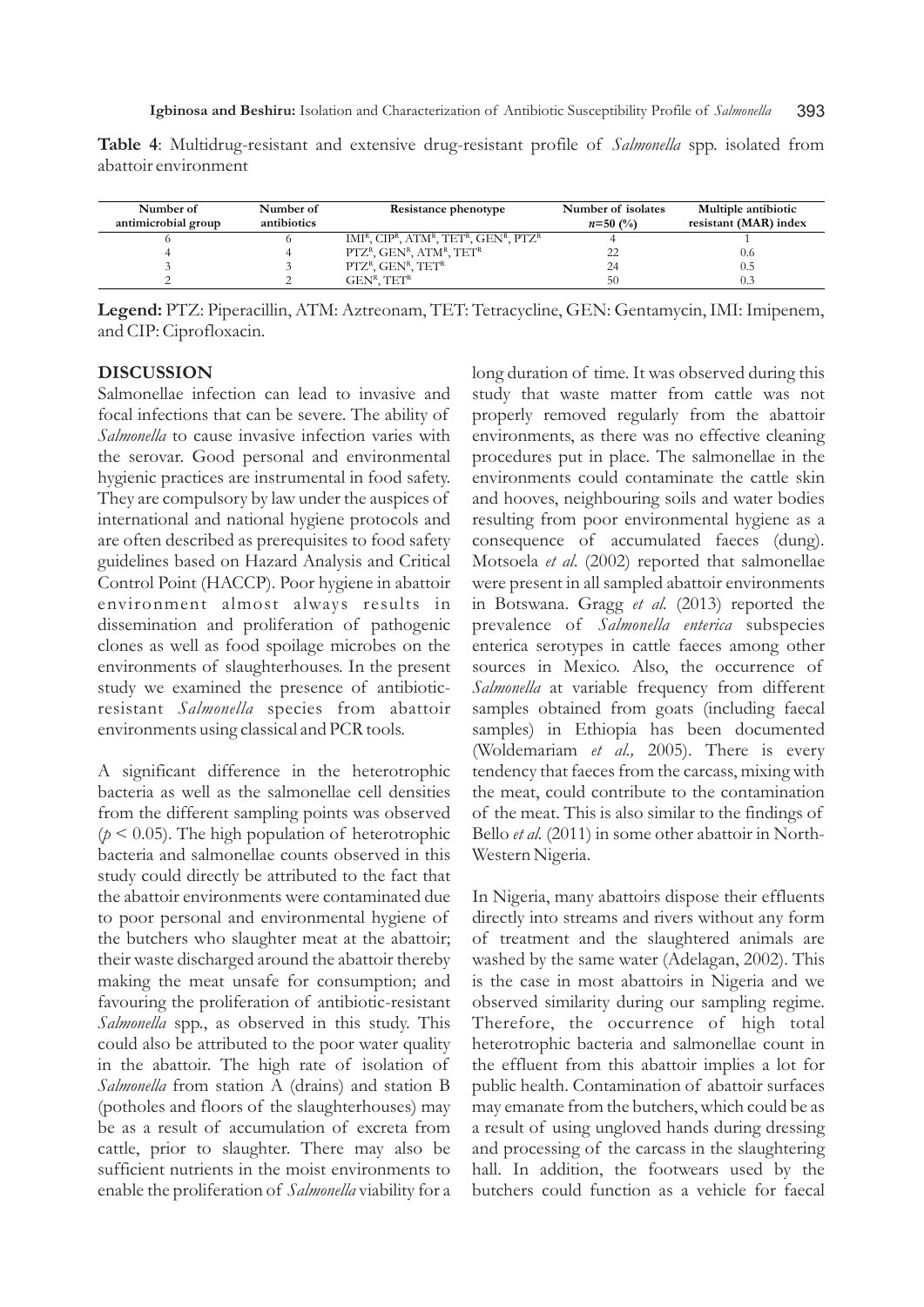contamination, since processing and dressing of the carcasses occurs on the open floor in the slaughterhouses. Moreover, in developing countries like Nigeria, water bodies such as river are used for drinking, bathing, washing, watering of crops and other domestic purposes which also indicate a high impact on the public health of the users (Nafarnda *et al.,* 2012). Similar study conducted by Mor-Mur and Yuste (2010) indicated that bacteria isolated from wastes and abattoir products include pseudomonads, salmonellae, klebsiellae and *Proteus*.

*Salmonella* isolates obtained in the study were multi-drug resistant. The isolates from the abattoir environments (station A, B and C) were found to demonstrate variable resistance patterns. Multidrug resistance (MDR) has been described as acquired resistance to at least one antimicrobial agent in three or more antimicrobial classes (i.e. bacterial isolates remain resistant to  $\geq 1$ antimicrobial in  $\geq 3$  antimicrobial categories) while extensively drug-resistant (XDR) has been described as non-susceptibility to  $\geq 1$ antimicrobial agent in  $\geq 2$  antimicrobial classes (Magiorakos *et al.,* 2012). This formed the basis for MDR and XDR profile of isolates in this study. A significant regression ( $r = 0.9378$ ) of the number of isolates on the resistance phenotype was observed  $(p \le 0.05)$ . This could be as a consequence of the dissemination of antimicrobial resistant genes within bacterial population via horizontal gene transfer. Similarly, introduction of such multidrug-resistant pathogens in the environment and subsequent accumulation upholds the spread of resistant pathotypes through transfer of integrons and plasmids within microbiota resulting in the formation of a pool of resistance reservoir.

It has been reported that antibiotics are widely used in food animal production for therapy and prevention of bacterial infection and for growth promotion (Igbinosa *et al.,* 2016). Studies have also shown that 50-90% of drugs administered to farm animals are excreted into the environment either un-metabolized or as metabolic intermediates which even though inactive, may undergo transformation to the active form in the environment (Dahshan *et al.,* 2010; Cabral *et al.,* 2017). In the course of this study, it was observed that discharge of faecal material from the processing carcasses was being released as effluent in the environment. This can consist of a lot of un-metabolized antibiotic residue (Kummerer, 2003). Findings from Prendergast *et al.* (2007) clearly demonstrate the potential for crosscontamination from equipment and meat contact surfaces in the cutting room environment. Multidrug resistant *Salmonella* species have been elucidated by previous researchers (Gomes-Neves *et al.,* 2014; Sallam *et al.,* 2014; Nseabasi-Maina *et al.,* 2017). On some occasion, the same serotype from a single animal was isolated from more than one sample (i.e. faeces and rumen; faeces and carcass; rumen and carcass; faeces, rumen and carcass) (McEvoy *et al.,* 2003). Resistant microorganisms can persist in waste, soil, food and water with a number of consequences (Igbinosa, 2015a; 2015b).

The occurrence of multi-drug resistant (MDR) *Salmonella* spp., could pose major public health risks to consumers. Firstly, ingestion of products contaminated with MDR *Salmonella* species could cause salmonellosis which requires antibiotic therapy and therapy can then be compromised due to resistant strain (Omololu-Aso *et al.,* 2017). However, it should be noted that even if the products are cooked, it will not destroy genes responsible for the resistance. Secondly, resistant non-pathogenic bacteria can be transferred to human via consumption of contaminated food products and resistance genes are subsequently transferred to other bacteria in the gut through mobile genetic element such a plasmid, integrons and gene cassette, insertion sequence and transposon (Mboto *et al.,* 2012; Bagudu *et al.,* 2014). Lastly, antibiotics which may remain as residues in animal products such as meat, liver and blood can also lead to the selective proliferation of resistant clones in the consumer of the product (Egan *et al.,* 2017). The isolating rate of salmonellae from abattoir environment is increasing with a multidrug resistance and an increasing tendency of their resistance rates. Therefore, it is necessary to improve bacterial resistance monitoring and antibiogram research to direct rational drug therapy.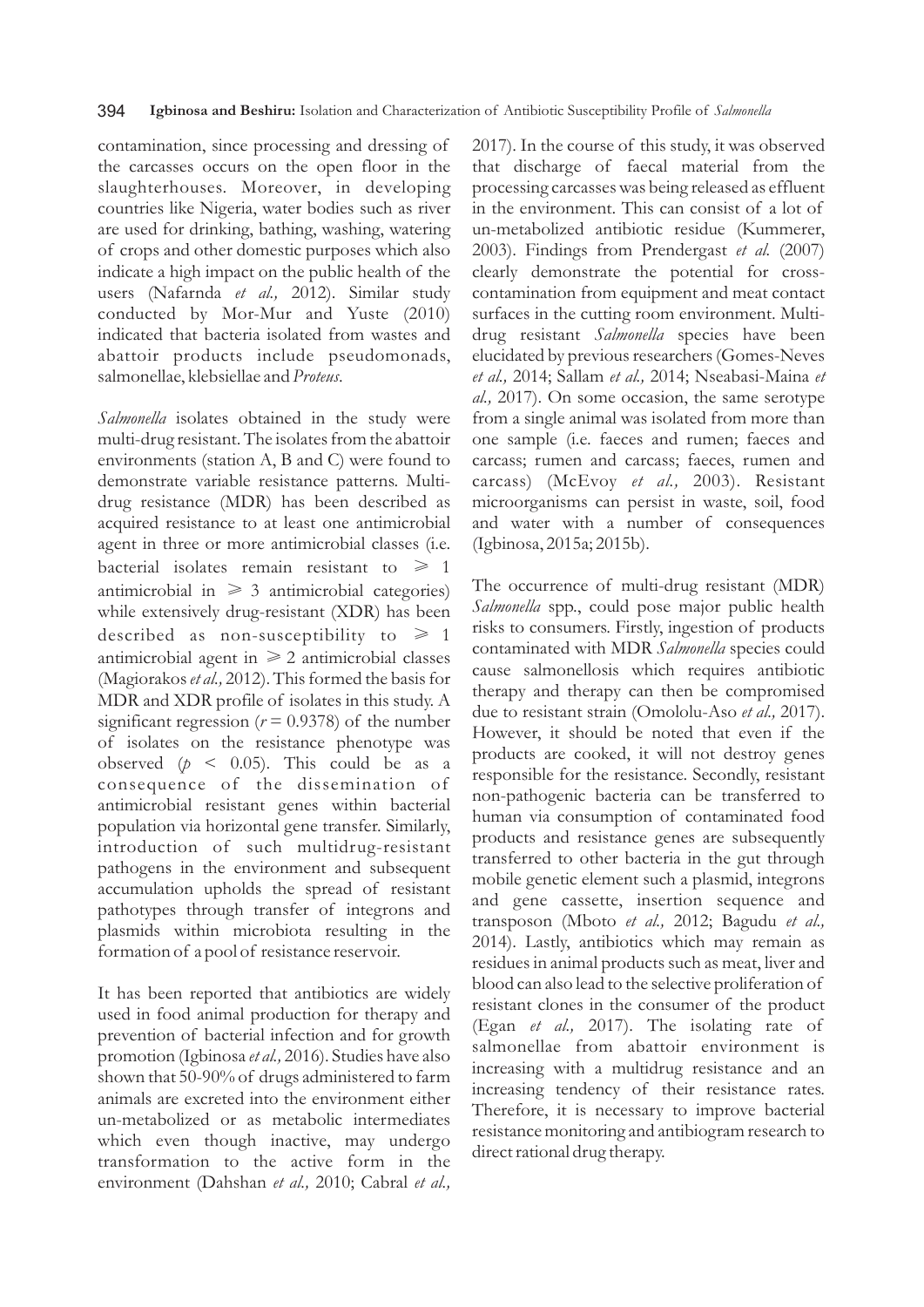# **CONCLUSION**

We conclude from our study that effluents from the abattoir could be a potential source of reservoir and dissemination of antibiotic-resistant salmonellae between animal and human population as well as the environment. This calls for surveillance network system to track resistance patterns of salmonellae serovars circulating in abattoir and other environmental sources. Implementing suitable Hazard Analysis and Critical Control Points (HACCP) procedures to decrease the cross-contamination from these environmental sources as well as food animal handlers and the final consumers could decrease the occurrence of multiple antibiotic resistant salmonellae in the environment.

## **Conflict of Interest**

## The authors declare no conflict of interest **REFERENCES**

- Adelagan, J.A. 2002. Environmental policy and slaughter house waste in Nigeria. In: Proceedings of the 28th WEDC Conference, India.
- Akoachere, J.T.K., Tanih, N.F., Ndip, L.M. and Ndip, R.N. 2009. Phenotypic characterization of *Salmonella typhimurium* isolates from food-animals and abattoir drains in Buea, Cameroon. *J. Health Population Nutr.* 27: 612-618.
- Bagudo, A.I., Tambuwal, F.M., Faleke, O.O., Egwu, O.O. and Aliero, A.A. 2014. Prevalence of *Salmonella* serotypes in Sokoto abattoir effluents and vegetables cultivated around the abattoir. *Microbiol. Res. Int.* 2(2): 13-17.
- Bello, M., Lawan, M.K., Kwaga, J.K. and Raji, M.A. 2011. Assessment of carcass contamination with *E. coli* O157 before and after washing with water at abattoirs in Nigeria. *Int. J. Food Microbiol.* 150: 184-186.
- Besser, T.E., Goldoft, M., Pritchett, L.C., Khakhria, R., Hancock, D.D., Rice, D.H., Gay, J.M., Johnson, W. and Gay, C.C. 2000. Multiresistant *Salmonella* Typhimurium DT104 infections of humans and domestic animals in Pacific Northwest of the United States. *Epidemiol Infect.* 124:193- 200.
- Cabral, C.C., Panzenhagen, P.H.N., Delgado, K.F., Silva, G.R.A., Rodrigues, D.D.P., Franco,

R.M. and Conte, C.A. 2017. Contamination of carcasses and utensils in small swine slaughterhouses by *Salmonella*, in the North-Western region of Rio de Janeiro, Brazil. *J. Food Protect.* 80(7): 1128-1132.

- Clinical and Laboratory Standards Institute, 2014. Performance standards for antimicrobial susceptibility testing; twenty-fourth international supplements. Wayne: Clinical and Laboratory Standards Institute.
- Cheesbrough, M. 2006. Cheesbrough M, editor. District laboratory practice in tropical countries, pt 2. 2d ed. Cambridge: Cambridge University Press; Microbiological tests. Chapter 7; pp. 9–267.
- Dahshan, H., Shahada, F., Chuma, T., Moriki, H. and Okamoto, K. 2010. Genetic analysis of multidrug-resistant *Salmonella enterica* serovars Stanley and Typhimurium from cattle. *Vet. Microbiol.* 145: 76-83.
- Dallal, M.M.S., Doyle, M.P., Rezadehbashi, M., Dabiri, H., Sanaei, M., Modarresi, S., Bakhtiari, R., Sharifiy, K., Taremi, M., Zali, M.R. and Sharifi-Yazdi, M.K. 2010. Prevalence and antimicrobial resistance profiles of *Salmonella* serotypes, *Campylobacter* and *Yersinia* spp. isolated from retail chicken and beef, Tehran, Iran. *Food Control* 21: 388-392.
- Egan, D.A., Naughton, V., Dooley, J.S. and Naughton, P.J. 2017. Detection of *Salmonella enterica* serovar Rissen in slaughter Pigs in Northern Ireland. *Adv. Microbiol.* 7: 513-522.
- Faleke, O.O., Jolayemi, K.O., Igoh, Y.O., Jibril, A.H. and Ayedun, G.O. 2017. *Salmonella* species on meat contact surfaces and processing water in Sokoto main market and abattoir, Nigeria. *Macedonian Vet. Rev.* 40(1): 59-65.
- Gomes-Neves, E., Antunes, P., Manageiro, V., Gartner, F., Canica, M., da Costa, J.M.C. and Peixe, L. 2014. Clinically relevant multidrug resistant *Salmonella enterica* in swine and meat handlers at the abattoir. *Vet. Microbiol.* 168: 229–233.
- Gragg, S.E., Loneragan, G.H., Nightingale, K.K., Brichta-Harhay, D.M., Ruiz, H., Jacob, R.,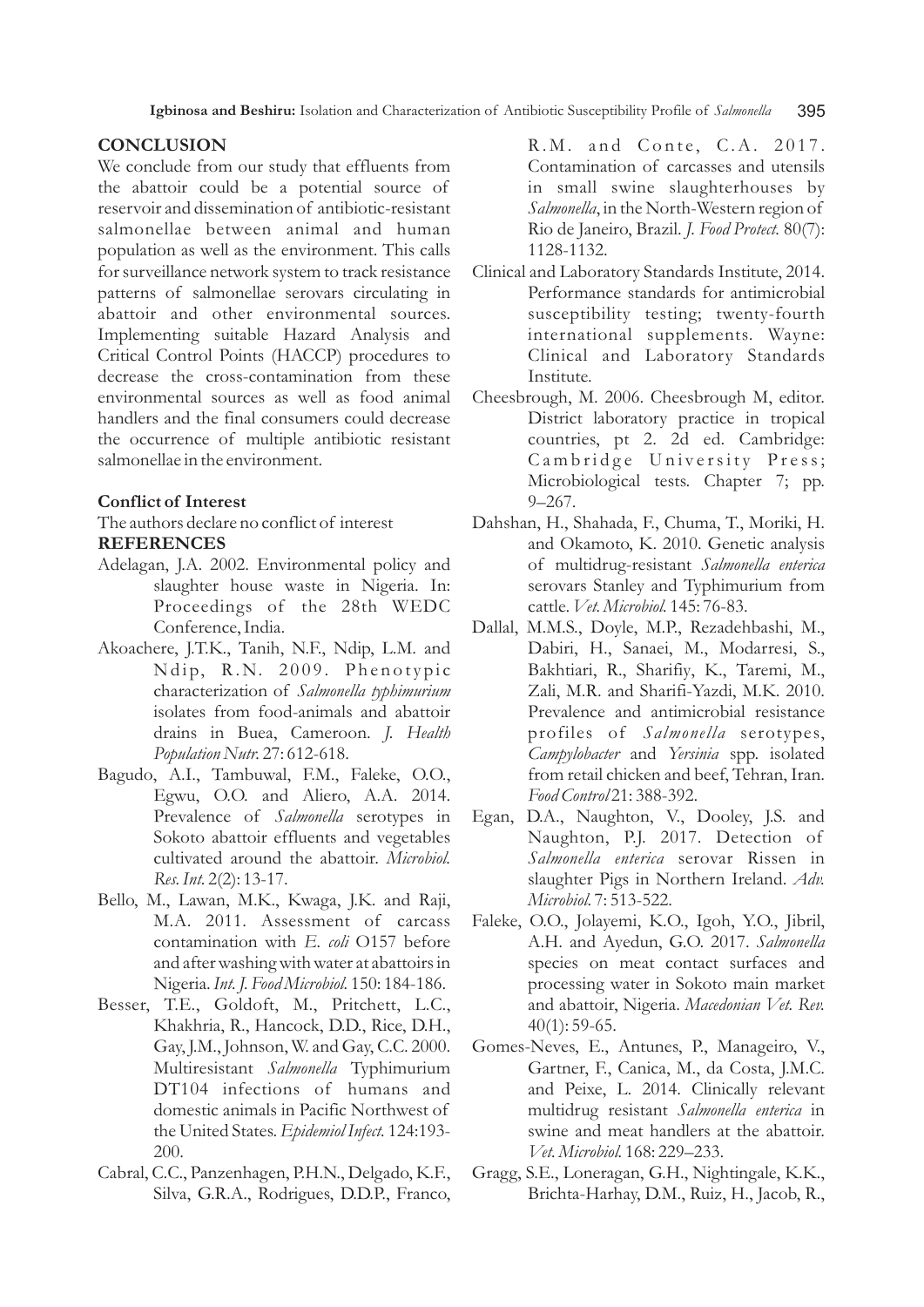396 **Igbinosa and Beshiru:** Isolation and Characterization of Antibiotic Susceptibility Profile of *Salmonella*

Elder, J.R., Garcia, L.G., Miller, M.F., Echeverry, A., Porras, R.G. and Brashearsa, M.M. 2013. Substantial within-animal diversity of *Salmonella* isolates from lymph nodes, feces, and hides of cattle at slaughter. *Appl. Environ. Microbiol.* 79: 4744-4750.

- Igbinosa, E.O., Beshiru, A., Akporehe, L.U. and Ogofure, A.G. 2016. Detection of methicillin-resistant staphylococci isolated from food producing animals: A public health implication. *Vet. Sci.* 3(14): 1- 11.
- Igbinosa, I.H. 2015a. Prevalence and detection of antibiotic-resistant determinant in *Salmonella* isolated from food-producing animals. *Trop. Animal Health Product.* 47: 37-43.
- Igbinosa, I.H. 2015b. Biofilm formation of *Salmonella* species isolated from fresh cabbage and spinach. *J. Appl. Sci. Environ. Manag.* 19(1): 45-50.
- Ire, F.S., Amos, M.O. and Ndidi, O.L. 2017. Microbiological and physiochemical assessment of abattoir effluents and receiving water bodies in Port Harcourt. *J. Pharm. Chem. Biol. Sci.* 5(1): 34-39.
- Kagambèga, A., Lienemann, T., Aulu, L., Traoré, A.S., Barro, N., Siitonen, A. and Haukka, K. 2013. Prevalence and characterization of *Salmonella enterica* from the feces of cattle, poultry, swine and hedgehogs in Burkina Faso and their comparison to human *Salmonella* isolates. *BMC Microbiol.* 13: 253.
- Kuma, F., Lakew, M., Koran, T., Olani, A., Tamiru, M., Yimesgen, L., Zenebe, T. and Gerbi, F. 2017. A cross sectional study on *Salmonella* in apparently healthy sheep and goats slaughtered at Elfora and Luna export abattoirs, *Ethiopia. Afr. J. Microbiol. Res.* 11(13): 530-536.
- Kümmerer, K. 2003. Significance of antibiotics in the environment. *J. Antimicrob. Chemoth.*  52: 5-7.
- Lin, C. and Tsen, H. 1996. Use of two 16S DNA targeted oligonucleotides as PCR primers for the specific detection of *Salmonella* in foods. *J. Appl. Bacteriol.* 80: 659-666.
- Magorakos, A.P., Simivasom, A., Carey, R.B.,

Carmeli, Y., Falagas, M.E., Giske, C.G., Harbarth, S., Hindler, J.F., Kahlmeter, G., Olsson-Llinlquist, B., Peterson, D.L., Rice, L.B., Stelling, J., Struelens, M.J., Vatopoulos, A., Weber, J.T. and Monnet, D.L. 2012. Multidrug resistant extensively drug-resistant and pan drug-resistant bacteria: An international expert proposal for interior standard definitions for acquired resistance. *Chem. Microbiol. Infect.*  18(3): 268-281.

- Mboto, C.I., Agbo, B.E., Ikpoh, I.S., Agbor, R.B., Udoh, D.I., Ambo, E.E. and Ekim, M.A. 2012. Bacteriological study of raw meat of Calabar abattoir with public health and veterinary importance. *J. Microbiol. Biotech. Res.* 2(4): 529-532.
- McEvoy, J.M., Doherty, A.M., Sheridan, J.J., Blair, I.S. and McDowell, D.A. 2003. The prevalence of *Salmonella* spp. in bovine faecal, rumen and carcass samples at a commercial abattoir. *J. Appl. Microbiol.* 94: 693-700.
- Molla, B., Ajemayehu, D. and Salah, W. 2003. Sources and distribution of *Salmonella* serotypes isolated from food animals, slaughterhouse personnel and retail meat product in Ethopia: 1997-2002. *Ethopian J. Health Develop.* 17(1): 63-70.
- Mor-Mur, M. and Yuste, J. 2010. Emerging bacterial pathogens in meat and poultry: An overview. *Food Bioprocess Tech.* 3: 24-35.
- Motsoela, C., Collison, E.K. and Gashe, B.A. 2002. Prevalence of *Salmonella* in two Botswana abattoir environments. *J. Food Prot.* 12: 1869-1872.
- Nafarnda, W.D., Ajayi, I.E., Shawulu, J.C., Kawe, G.H., Ometza, G.K. and Sani, N.A. 2012. Bacteriological quality of abattoir effluents discharged into water bodies in Abuja. Nigeria *Int. Scholarly Res. Net. Vet. Sci.* 2: 5.
- NARMS 2013. National Antimicrobial Resistance Monitoring System. http://www.fda.gov /animalveterinary/safetyhealth/antimicr obialresistance/nationalantimicrobialresi stancemonitoringsystem/default.htm (Accessed March 18, 2017)
- Nseabasi-Maina, N., Vinkings, E.G., Bassey, I.U., Unimke, A.A. and Abulawor, L.O. 2017. Screening the milieu of an abattoir for